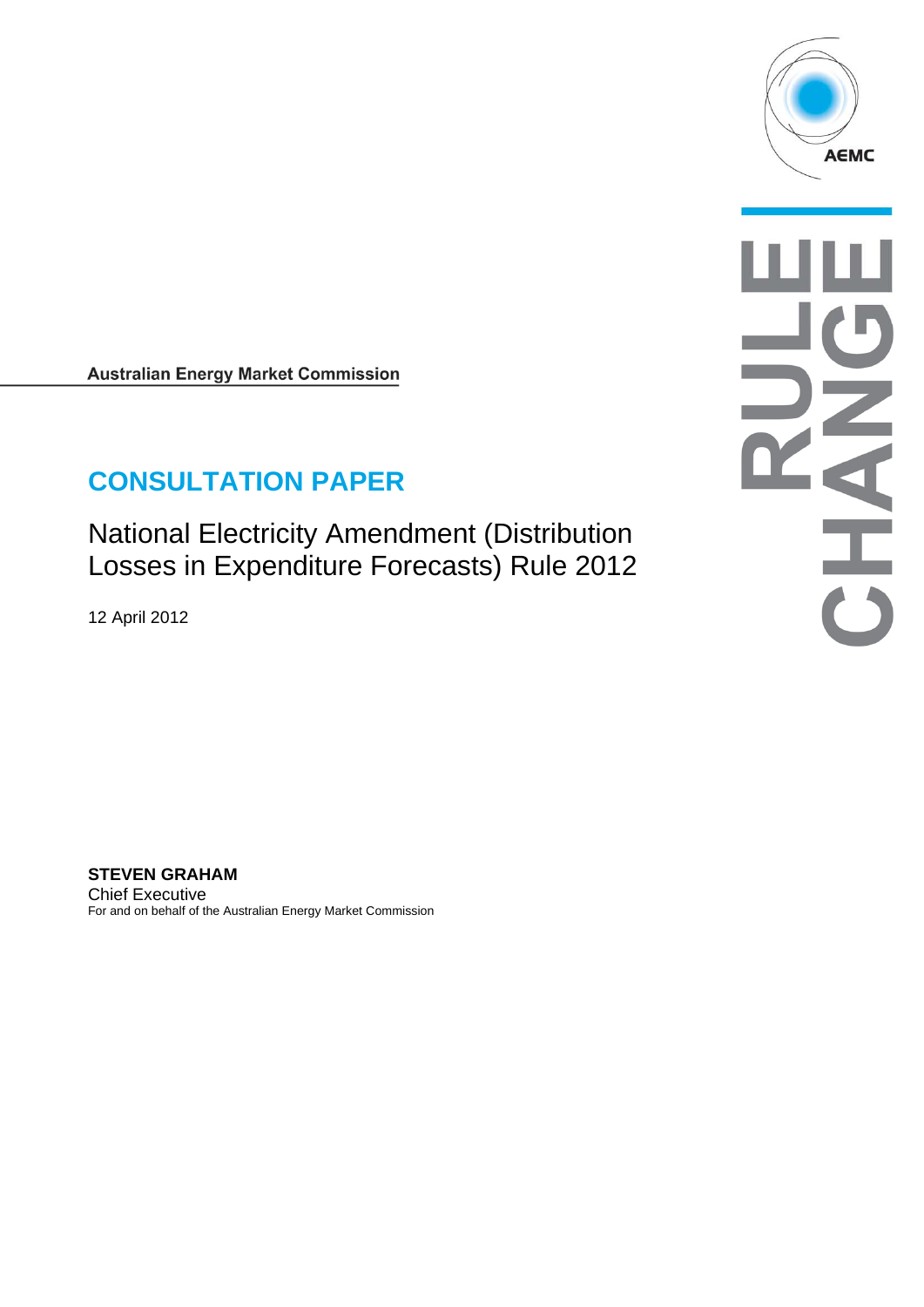#### **Inquiries**

Australian Energy Market Commission PO Box A2449 Sydney South NSW 1235

**E**: aemc@aemc.gov.au **T**: (02) 8296 7800 **F**: (02) 8296 7899

Reference: ERC0142

#### **Citation**

Australian Energy Market Commission 2012, Distribution Losses in Expenditure Forecasts, Consultation Paper, AEMC, 12 April 2012, Sydney

#### **About the AEMC**

The Council of Australian Governments, through its Ministerial Council on Energy (MCE), established the Australian Energy Market Commission (AEMC) in July 2005. The AEMC has two principal functions. We make and amend the national electricity and gas rules, and we conduct independent reviews of the energy markets for the MCE.

This work is copyright. The Copyright Act 1968 permits fair dealing for study, research, news reporting, criticism and review. Selected passages, tables or diagrams may be reproduced for such purposes provided acknowledgement of the source is included.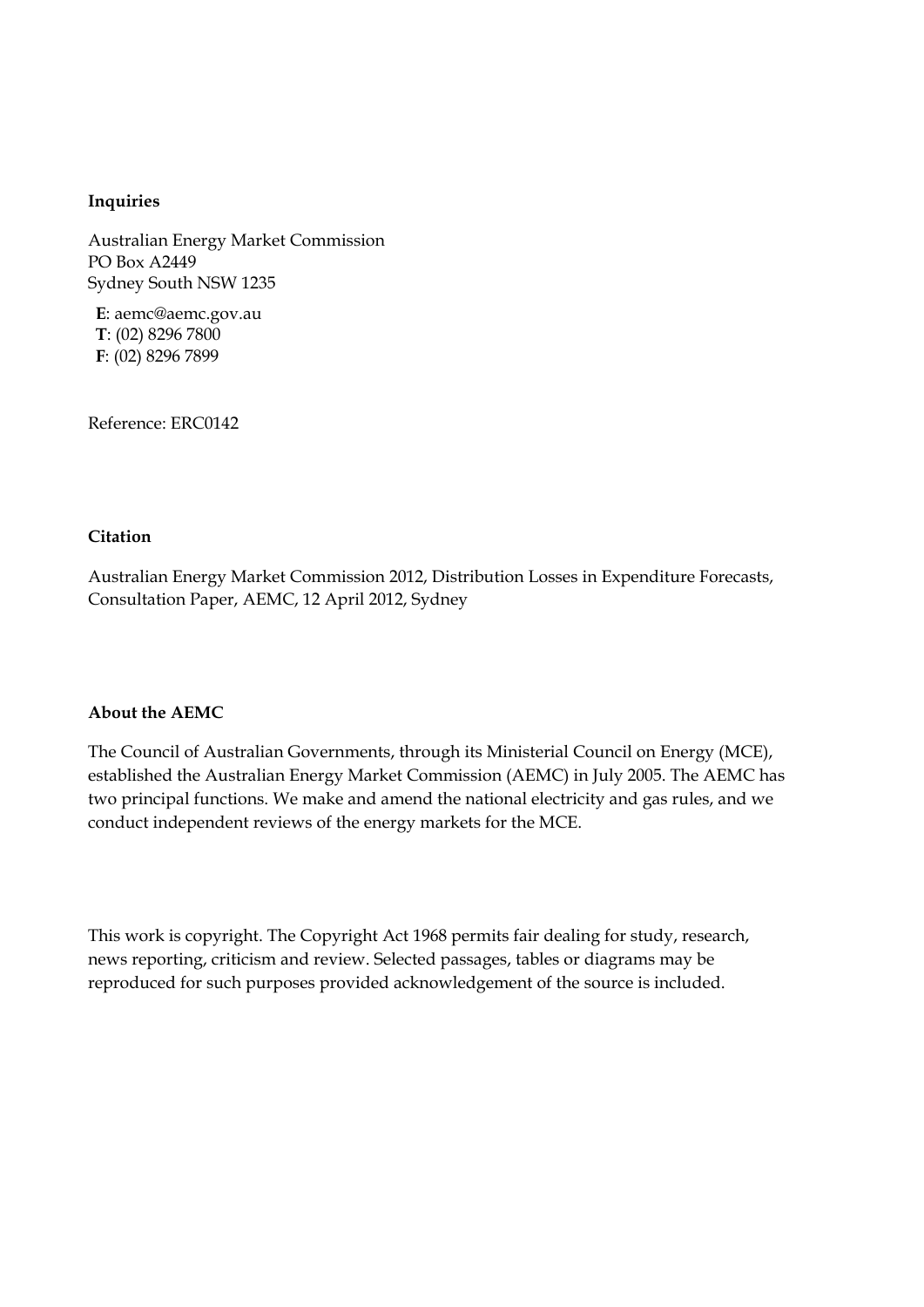## **Contents**

| $\mathbf{1}$   |     |                                                                           |  |
|----------------|-----|---------------------------------------------------------------------------|--|
|                | 1.1 |                                                                           |  |
|                | 1.2 |                                                                           |  |
|                | 1.3 |                                                                           |  |
| $\overline{2}$ |     |                                                                           |  |
|                | 2.1 |                                                                           |  |
|                | 2.2 |                                                                           |  |
| 3              |     |                                                                           |  |
|                | 3.1 |                                                                           |  |
|                | 3.2 |                                                                           |  |
|                | 3.3 |                                                                           |  |
| 4              |     |                                                                           |  |
| 5              |     |                                                                           |  |
|                | 5.1 |                                                                           |  |
|                | 5.2 |                                                                           |  |
|                | 5.3 |                                                                           |  |
|                | 5.4 |                                                                           |  |
|                | 5.5 | Relationship of this rule change request to other rule change requests 13 |  |
|                |     |                                                                           |  |
|                | 6.1 |                                                                           |  |
|                | 6.2 |                                                                           |  |
|                |     |                                                                           |  |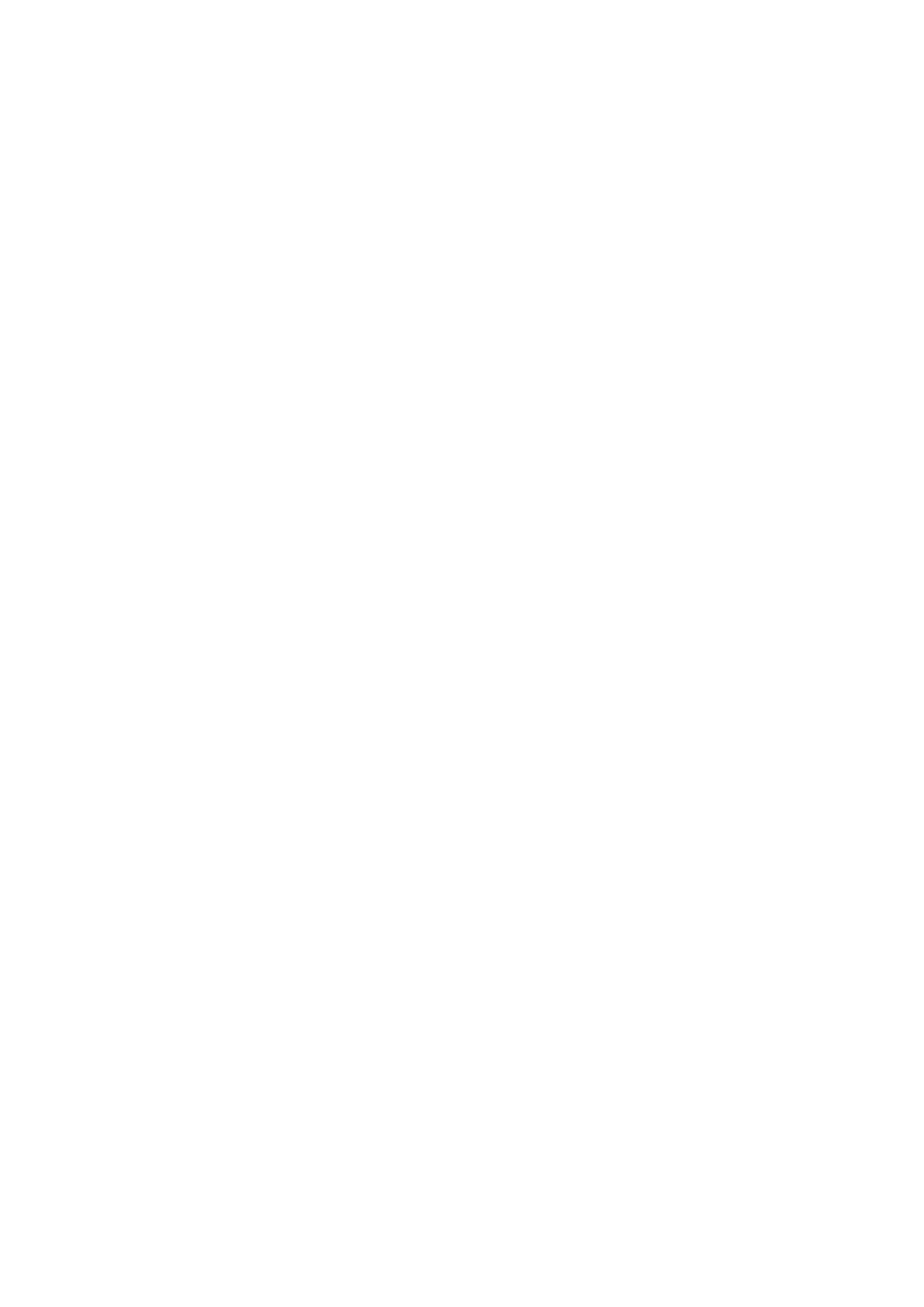### **1 Introduction**

### **1.1 Rule change request**

On 22 December 2011, the Copper Development Centre (CDC or proponent) submitted a rule change request to the Australian Energy Market Commission (AEMC or Commission) regarding distribution network losses (the rule change request).

The rule change request seeks to add a requirement to the National Electricity Rules (NER or rules) that the cost of network losses is considered by Distribution Network Service Providers (DNSPs) in preparing their operating and capital expenditure forecasts.

As a component of a building block proposal, operating and capital expenditure forecasts are prepared by DNSPs for assessment by the Australian Energy Regulator (AER) as part of the revenue determination process.

### **1.2 Rule change process**

On 19 April 2012, the Commission published a notice under section 95 of the National Electricity Law (NEL) setting out its decision to commence the rule change process in respect of this rule change request.

The Commission is required to commence the rule change process in relation to any rule change request it receives that meets the requirements of section 94 of the NEL. We are satisfied that this rule change request meets the statutory requirements, including that the Commission has the power to make the proposed rule.

Commencing the rule change process does not indicate that the Commission intends to make the proposed rule. The outcome of this rule change process may be that the Commission decides to:

- make the rule change proposed by the proponent;
- make a more preferable rule that is different from the rule change proposed by the proponent; or
- not make any rule.

Under section 88 of the NEL, the Commission may only make a rule if it is satisfied that the rule will, or is likely to, contribute to the achievement of the National Electricity Objective (NEO). The NEO is discussed further in chapter four of this consultation paper.

The procedure for the making of a rule by the AEMC, as set out in the NEL involves, at a minimum, at least four weeks of public consultation on the rule change proposal, publication of a draft rule determination, an option for a public hearing after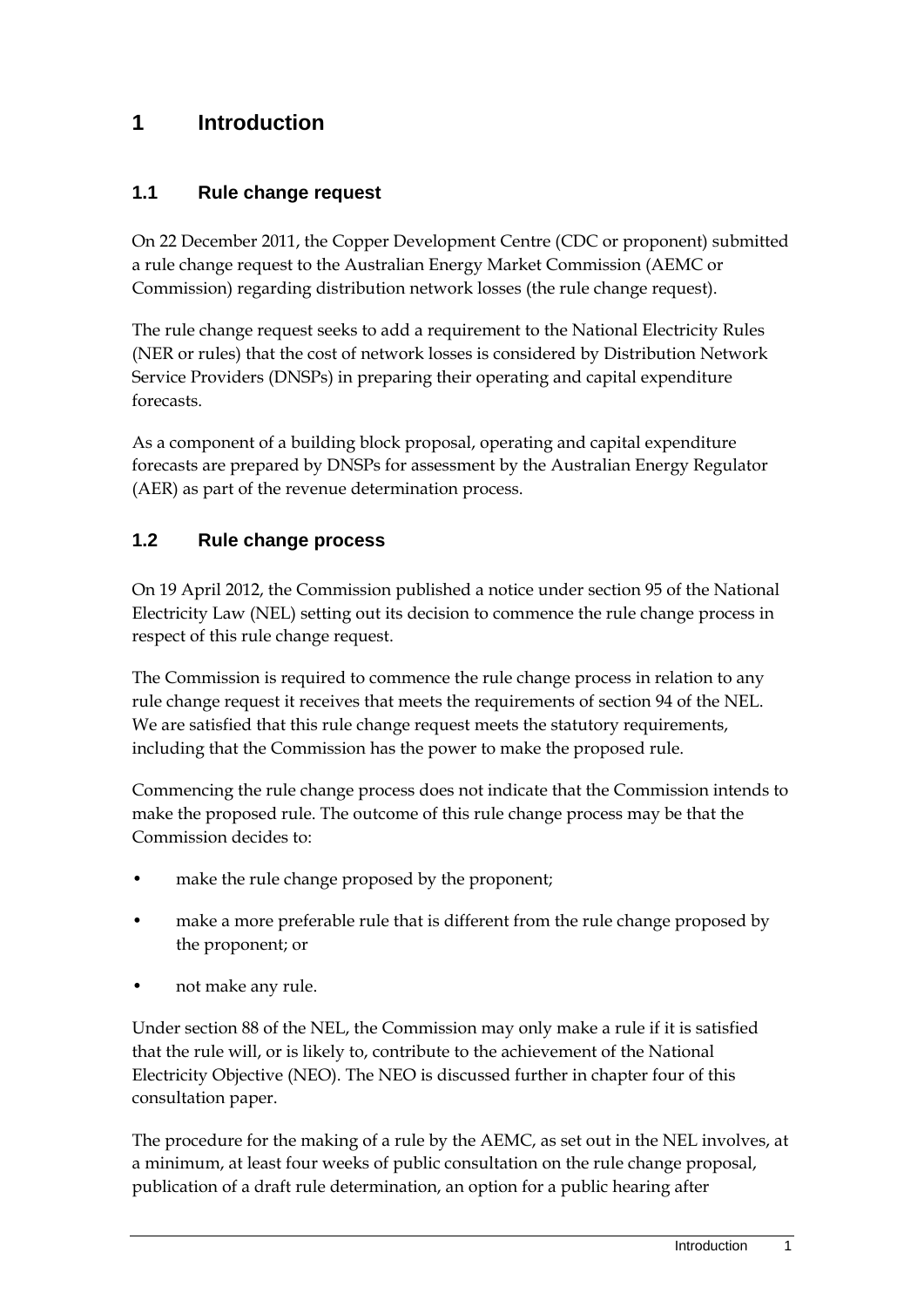publication of the draft rule determination, consultation on the draft rule determination and publication of the final rule determination (and the publication of a final rule if made).

In order to provide stakeholders with adequate time to respond to the issues raised in this consultation paper, the first round of public consultation has been set at seven weeks with submissions due by 31 May 2012. The process for lodging a submission is outlined in chapter six of this consultation paper.

### **1.3 Purpose of this consultation paper**

This consultation paper has been prepared to facilitate public consultation on the rule change proposal and does not necessarily represent the views of the AEMC or any individual Commissioner of the AEMC. This consultation paper:

- sets out a summary of, and a background to, the rule change request proposed by the proponent;
- identifies a number of questions and issues to facilitate the consultation on this rule change request; and
- outlines the process for lodging submissions.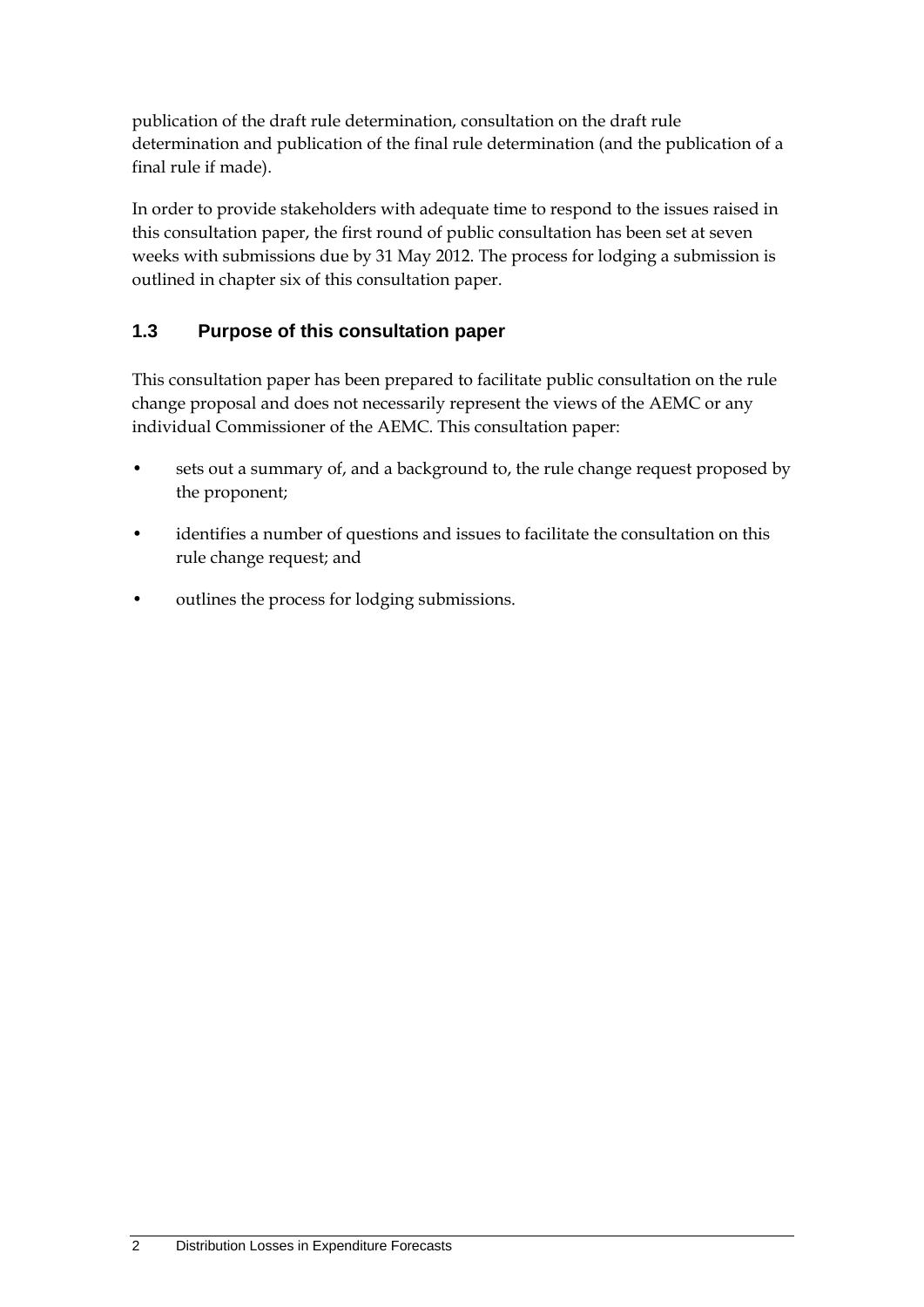## **2 Background**

This chapter provides some background information on network losses and an overview of the current requirements for DNSPs in relation to the preparation of expenditure forecasts as part of the revenue determination process.

### **2.1 Network losses**

Electricity networks transport power from generators to customers. As electricity flows through networks, energy is lost due to electrical resistance and the heating of conductors.

Most losses are defined as technical losses and may vary depending on the structure of the network, the amount of electrical energy (or load) being transported through the network and the type of network equipment (including conductors and transformers). However there are also non-technical losses which refer to theft and metering errors.

Transmission and distribution network losses account for approximately 10 per cent of the total electricity transported through the National Electricity Market (NEM).<sup>1</sup> Therefore, the impact of these losses must be considered in demand forecasts so that enough electricity is generated and the market is balanced.

The cost of distribution losses is accounted for in the NEM through the calculation of Distribution Loss Factors (DLFs). DLFs describe the average electrical energy losses that occur between a distribution network connection point and a transmission network connection point. DNSPs calculate DLFs in respect of their networks which are approved by the AER and published by the Australian Energy Market Operator (AEMO). AEMO uses these DLFs in the settlement process to determine the adjusted gross energy amount which retailers are charged.2 The sum of both distribution and transmission losses are then included in the final tariff that consumers pay.

### **2.2 Expenditure forecasts**

1

Electricity distribution networks display the characteristics of natural monopoly infrastructure because they have significant initial capital costs and tend to achieve economies of scale with declining marginal costs as output increases. This tends to mean that it is uneconomic to duplicate a distribution network which leads to a single network service provider for a distribution area. In the absence of the competitive

<sup>1</sup> Australian Energy Market Operator, *'Introduction to Australia's National Electricity Market'*, July 2010, page 16.

<sup>2</sup> Similarly transmission network service providers calculate transmission loss factors (both intra-regional and inter-regional) for use by AEMO in the settlement process to account for transmission losses.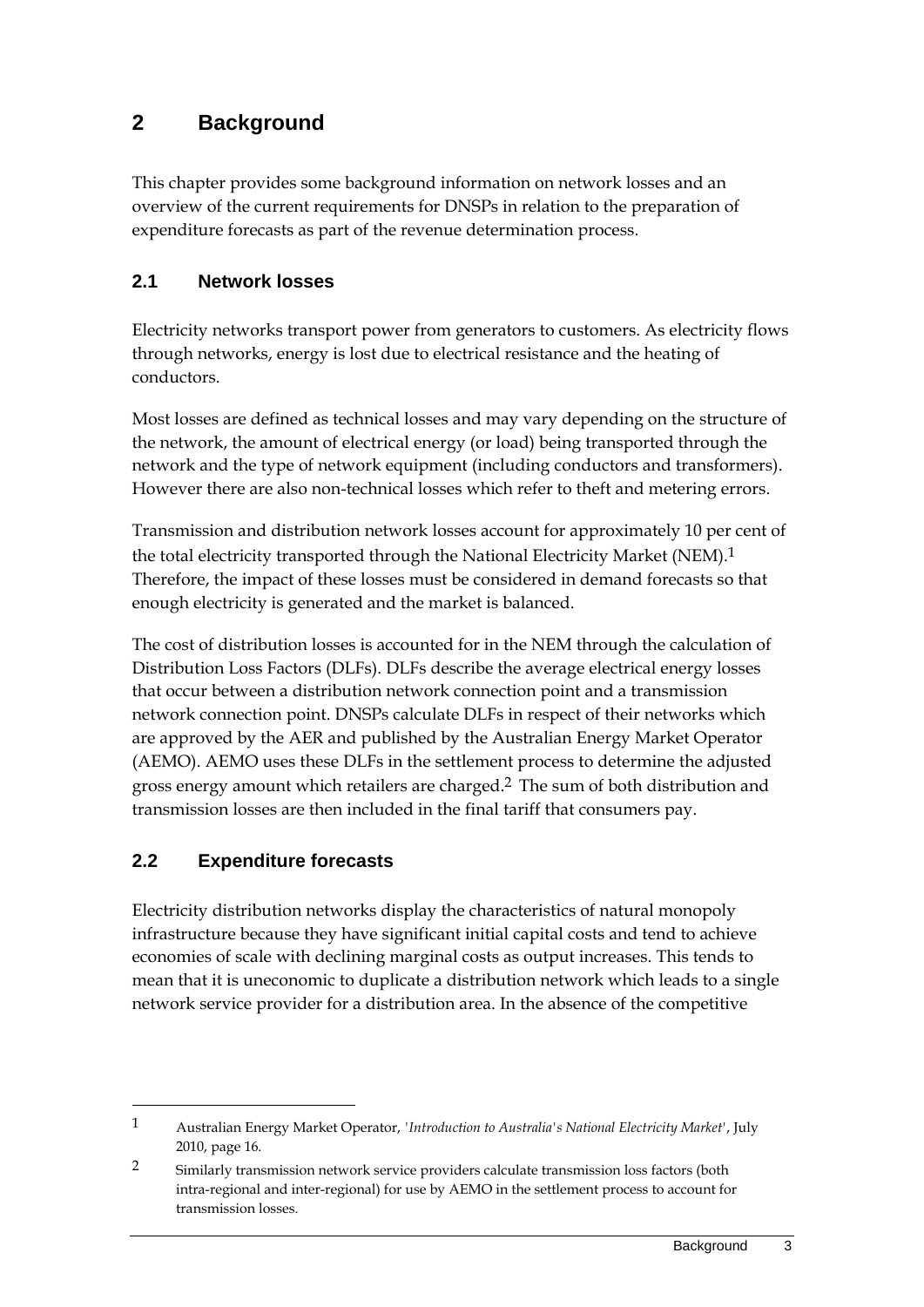forces that would come from other providers, all distribution networks in the NEM are regulated by the AER to manage the risk of monopoly pricing.3

Chapter 6 of the NER sets out the requirements, timelines and processes for the economic regulation of distribution networks. Every five years, a DNSP is required to provide information to the AER for assessment and approval in respect of the total revenue that a DNSP can achieve for its network. This information includes expenditure forecasts which are a component of a DNSP's building block proposal.

A building block methodology is used to calculate the total regulated revenue for a distribution network that will provide the opportunity for a DNSP to recover at least the efficient costs of providing its regulated services.<sup>4</sup> This approach requires summing the indexation of the regulatory asset base and forecasts of the return on capital, depreciation, cost of corporate income tax, revenue increments or decrements resulting from the operation of an incentive scheme and the operating expenditure of a specific business.

Operating expenditure forecasts are estimates of the running costs that a regulated business expects to incur to provide its services, while capital expenditure forecasts are estimates of the fixed (or physical) assets that a regulated business expects to invest in to provide its services.

DNSPs are required to prepare operating and capital expenditure forecasts in accordance with the expenditure objectives and other requirements set out in clauses 6.5.6 and 6.5.7 of the rules respectively. These objectives require that the expenditure forecasts meet expected demand, comply with all applicable regulatory obligations, maintain the quality, reliability and security of supply of the standard control services, as well as maintain the reliability, safety and security of the distribution network.

Other requirements include compliance with any relevant regulatory information instruments and the AER's cost allocation guidelines, as well as a total forecast figure for the regulatory period and a forecast figure for each year within that regulatory period.

<sup>3</sup> The Economic Regulation Authority regulates networks in Western Australia and the Utilities Commission regulates networks in the Northern Territory. These jurisdictions are not part of the NEM.

<sup>4</sup> Section 7A of the NEL sets out the revenue and pricing principles that guide this approach.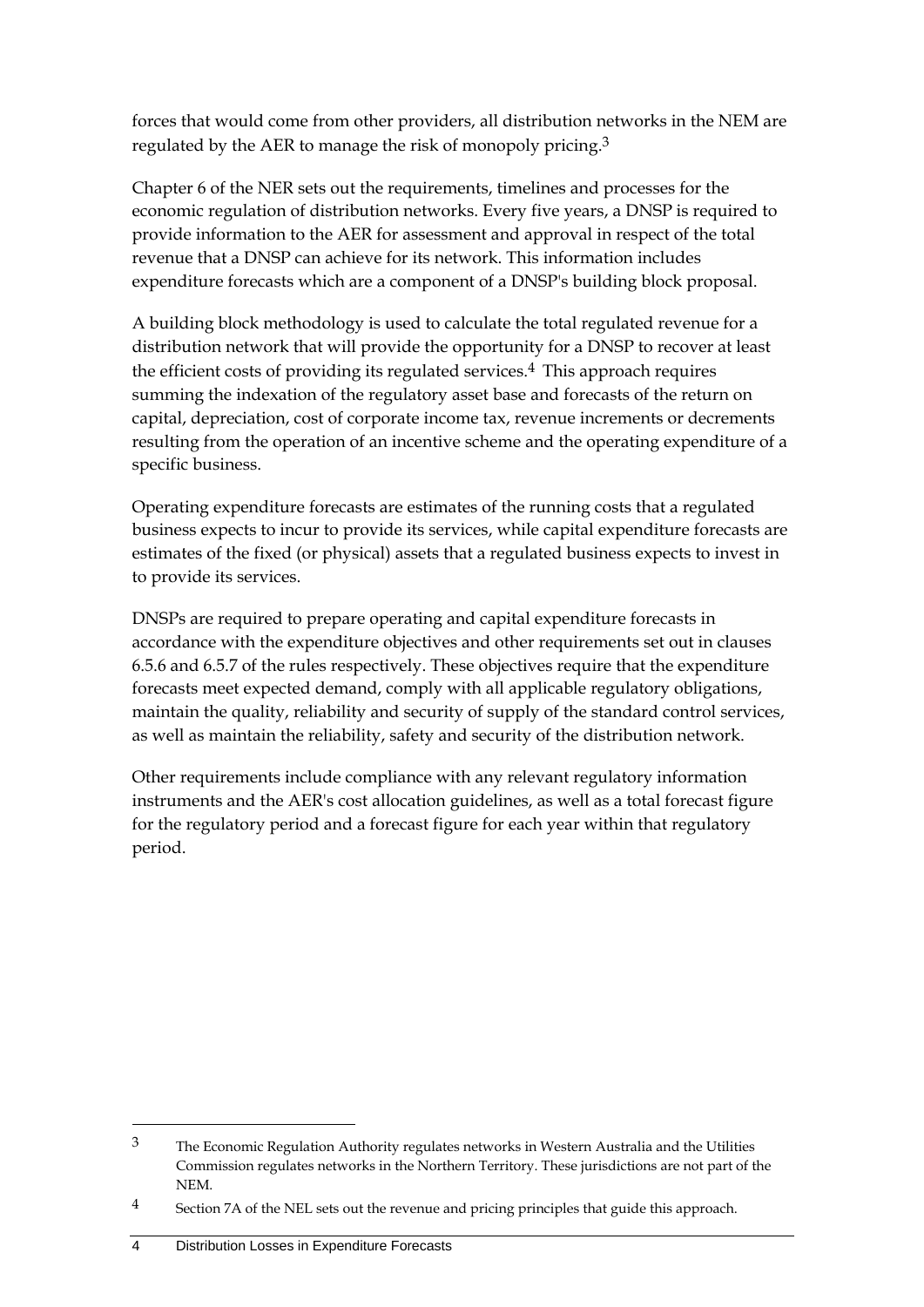## **3 Details of the rule change request**

### **3.1 Subject matter of the rule change request**

The rule change request relates to electrical energy losses on distribution networks. It seeks to add a requirement to the rules that the cost of network losses must be considered by DNSPs in preparing their operating and capital expenditure forecasts.

As a component of a revenue proposal, operating and capital expenditure forecasts are prepared by DNSPs for assessment by the AER as part of the revenue determination process.

The rule change request was accompanied by a paper prepared by Harry Colebourn entitled *"The cost of losses for future network investment in the new networks regime"* as supporting analysis on the calculation of the long run cost of electrical energy losses.

### **3.2 Issues that the rule change request seeks to address**

The proponent claims that the NEM regulatory framework does not make DNSPs responsible for the cost of losses within their networks. CDC further notes that there is no requirement for the AER, when assessing a DNSP's revenue proposal, to ensure that the cost of losses has been considered.

As a result, the proponent suggests that these businesses do not consider the cost of losses when making investment decisions. It further suggests that the economic incentives within the rules encourage DNSPs to reduce their operating and capital expenditure. CDC believes that this results in an economically inefficient outcome as the long-term cost of losses is not considered as a cost in the original investment decision.

The rule change request does not seek to change the treatment of transmission network losses. The proponent suggests that the value of transmission losses is less substantial than distribution losses as they are generally in the range of one to three per cent of electricity transported through the network. CDC also notes that there is an existing mechanism in transmission that requires consideration of the cost of losses for investments subject to the Regulatory Investment Test for Transmission (RIT-T).5

### **3.3 Description of the proposed rule**

1

The Proponent's rule change request includes a proposed rule to amend clauses 6.5.6(b) and 6.5.7(b) which set out the operating and capital expenditure objectives respectively.

<sup>5</sup> The rules require that investments over \$5 million be subject to a RIT-T unless otherwise exempted under 5.6.5C(a) of the NER.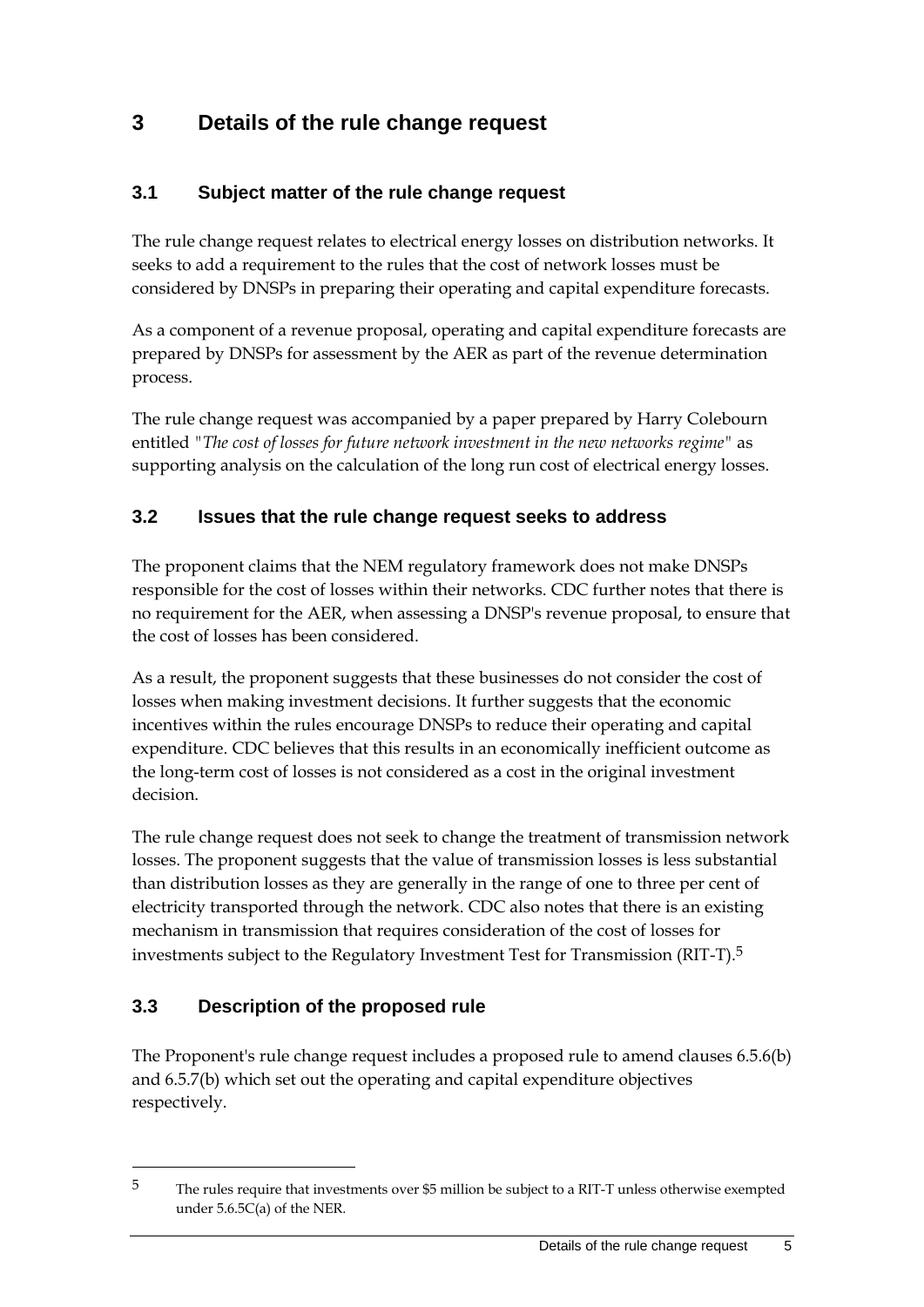The proposed rule adds sub-clauses 6.5.6(b)(1A) and 6.5.6(b)(1A) to these objectives to require a DNSP to consider the cost of electrical energy losses in the distribution system in preparing operating and capital expenditure forecasts.

Under clauses 6.5.6(c) and 6.5.7(c), the AER is required to accept a DNSP's operating and capital expenditure forecasts if it is satisfied that the expenditure criteria has been met. Expenditure criteria includes the efficient costs of achieving the expenditure objectives, the costs that a prudent operator would need to achieve the expenditure objectives and a realistic expectation of the demand forecasts and cost inputs required to achieve the expenditure objectives.

As the proposed rule adds sub-clauses to the expenditure objectives, it would have the effect of requiring the AER to assess whether the cost of distribution network losses had been given appropriate consideration in a DNSP's expenditure forecasts.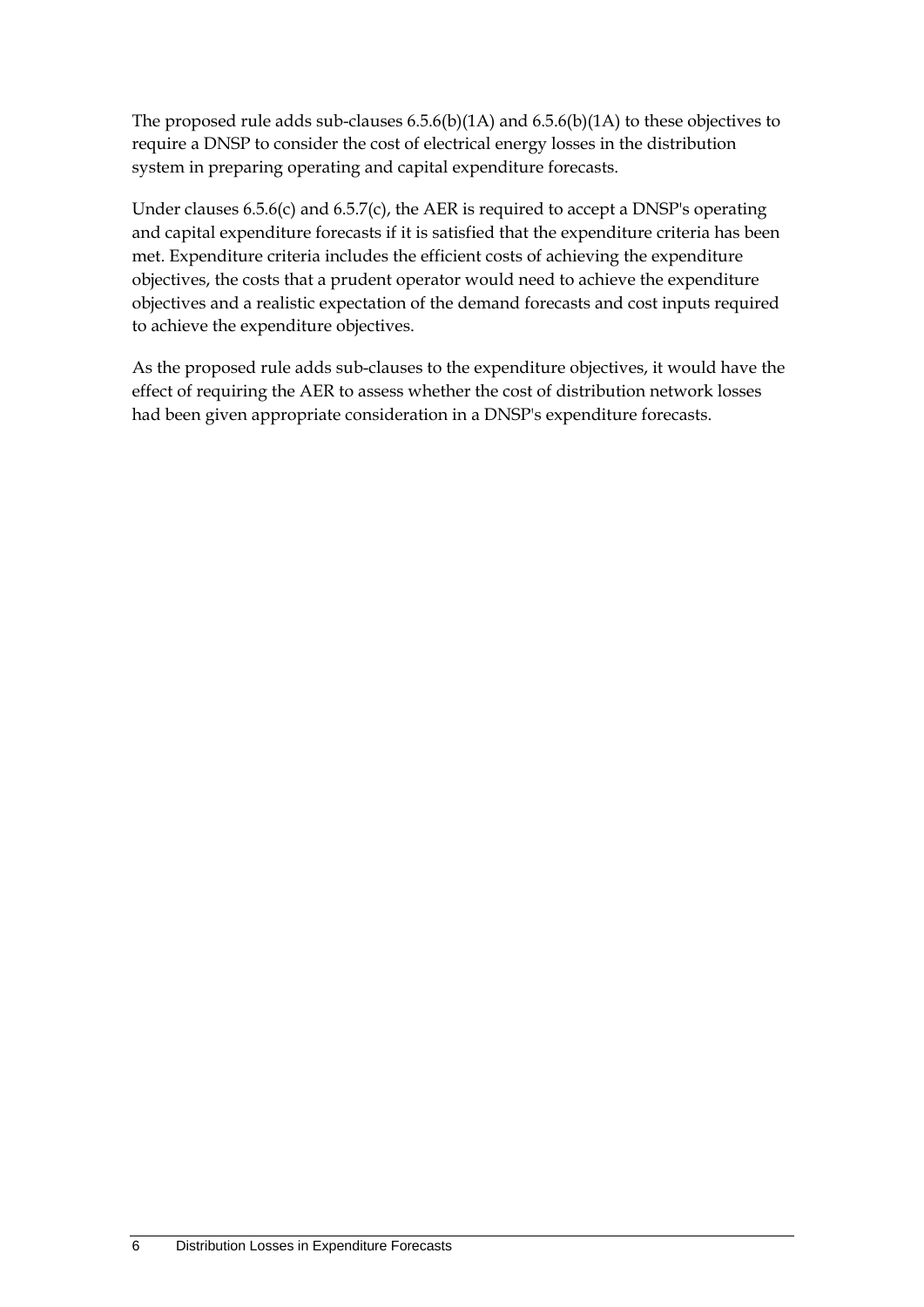## **4 Assessment framework**

The Commission's assessment of this rule change request must satisfy the rule making test which considers whether the proposed rule will, or is likely to, contribute to the achievement of the NEO. The NEO, as set out under section 7 of the NEL, states that:

*"The objective of this Law is to promote efficient investment in, and efficient operation and use of, electricity services for the long term interests of consumers of electricity with respect to—*

*(a) price, quality, safety, reliability and security of supply of electricity; and*

*(b) the reliability, safety and security of the national electricity system."*

The Commission will also consider other relevant parts of the NEL such as the revenue and pricing principles set out in section 7A of the NEL. These principles state that a network service provider should be provided with the opportunity to recover at least the efficient costs that it incurs in providing its services. These principles also state that a network service provider should be provided with efficient incentives to promote economic efficiency with respect to the services it provides.

In assessing the rule change request against the NEO and the revenue and pricing principles, the AEMC will inform its decision making by taking the following issues into consideration:

- the ability of the proposed rule to promote efficient investment in distribution networks;
- the ability of the proposed rule to promote efficient operation of distribution networks;
- the effect of the proposed rule on the operational and administrative costs of DNSPs and the AER; and
- the potential implications of the proposed rule on the cost of electricity services.

The effect of the proposed rule on these criteria will then be compared to the counterfactual. The counterfactual includes the current requirements under chapter 6 of the rules in relation to the economic regulation of distribution networks.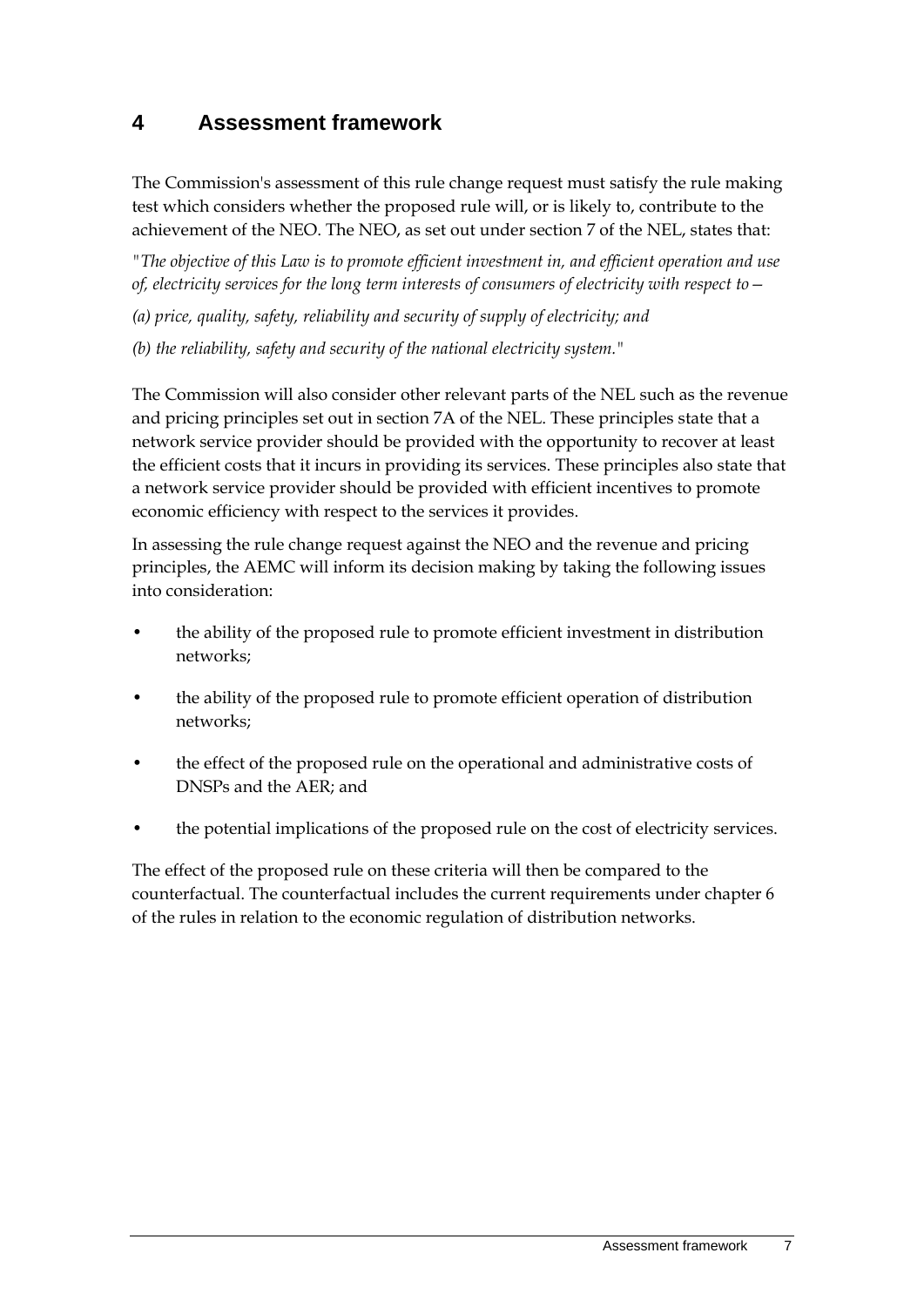## **5 Issues for consultation**

Taking into consideration the assessment framework, this chapter discusses a number of issues relevant to this rule change request. These issues are provided for guidance and stakeholders are encouraged to comment on these issues, as well as any other aspect of the rule change request (including the supporting analysis) or this consultation paper.

### **5.1 Materiality of the issues raised in the rule change request**

As part of the assessment of this rule change request, it is important to understand the materiality of the issues that the proposed rule seeks to address. This is particularly true since a trade-off exists between the marginal benefit of reducing network losses and the marginal expenditure required to reduce them.

CDC claims that DNSPs do not consider the value of losses on their networks because they are not financially responsible for the cost of those losses. It further suggests that the economic incentives within the rules encourage DNSPs to reduce their operating and capital expenditure. CDC suggests that this leads to economically inefficient outcomes where DNSPs make investment decisions that have not taken into account the long term cost of losses.

Expenditure forecasts are one component of a building block proposal. The combination of these components is designed to spread expenditure over the regulatory period in an efficient manner. However, CDC suggests that the current framework encourages DNSPs to reduce their capital and operating expenditure. The proponent notes that when a capital allowance is overspent, the asset is rolled into the Regulatory Asset Base at its depreciated value at the next regulatory review. But if a capital allowance is underspent then a DNSP retains the return on and return of capital of its revenue allowance.

The proponent further notes that if operating expenditure is overspent, then it is not reimbursed but if it is underspent then the allowance is retained until the next regulatory review. CDC proposes that the current regulatory framework incentivises DNSPs to limit their operating expenditure to less than the regulatory allowance approved by the AER.

The AER has a mechanism in place to address the timing incentive relating to operating expenditure. The rules require the AER to publish an Efficiency Benefit Sharing Scheme (EBSS) in relation to operating expenditure.<sup>6</sup> An EBSS is a mechanism that shares between a DNSP and its customers the efficiency gains or losses derived from the difference between a DNSP's actual operating expenditure and the forecast operating expenditure allowance for any one year. The rules also state that an EBSS may (but is not required to) cover efficiency gains and losses related to capital

<sup>6</sup> See clause 6.5.8(a) of the NER.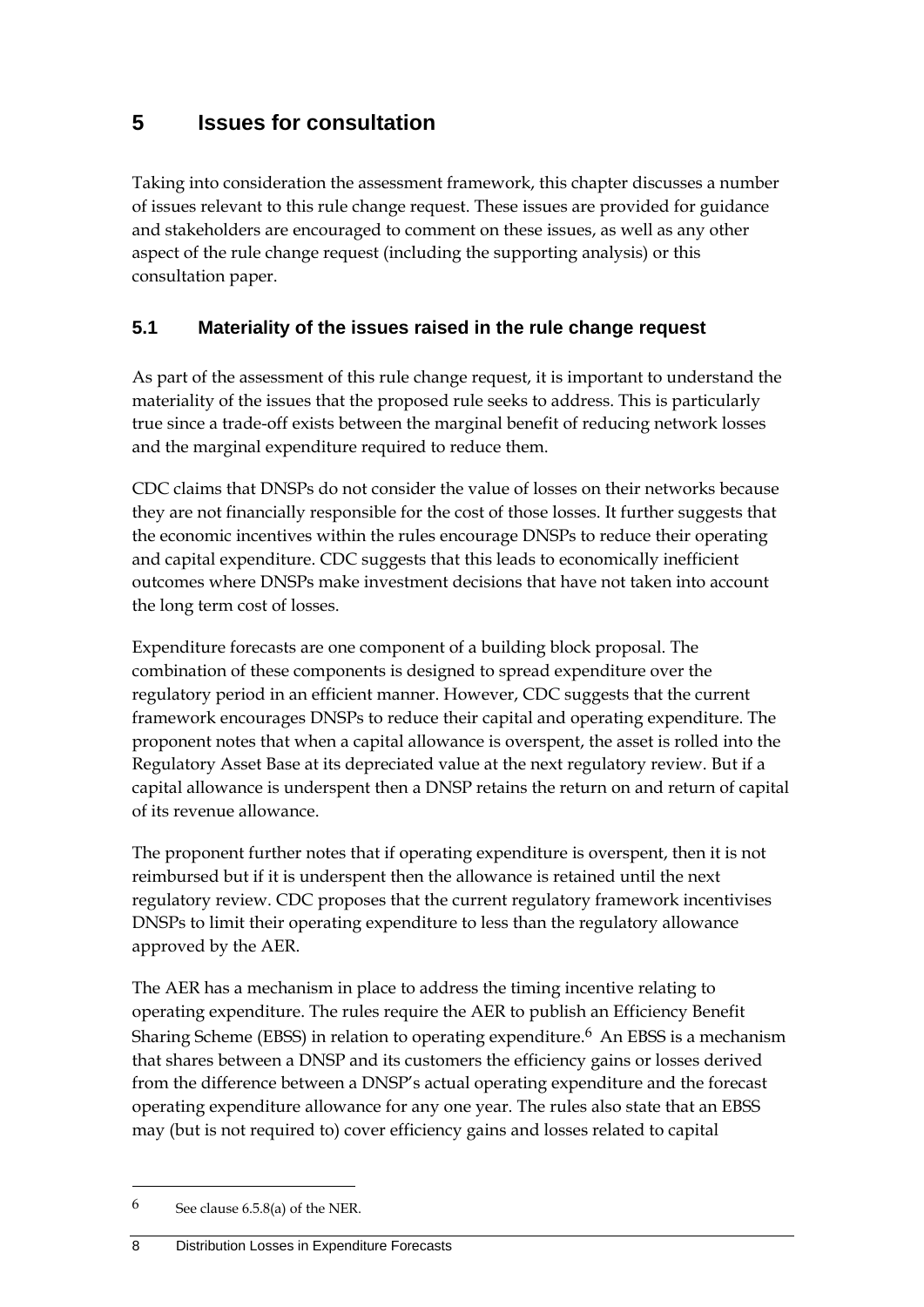expenditure or distribution losses.<sup>7</sup> The AER does not currently apply the EBSS to capital expenditure or distribution losses.8

It is important to understand the costs associated with the issues raised in the rule change request. The proponent suggests that the value of losses is substantial and largely recovered from customers connected to the network.<sup>9</sup> However, the proponent also states that for many of the capital and operating project decisions made by DNSPs, the incremental losses due to an investment would be zero or immaterial.<sup>10</sup> This may mean that the proposed rule would only impact few projects where the cost of losses has a substantial impact.

#### **Question 1**

**(a) Is there evidence that DNSPs do not consider the cost of electrical energy losses when making capital and operating expenditure forecasts?** 

**(b) Do the rules provide effective incentives for DNSPs to make efficient capital and operating expenditure decisions? If so, what are these incentives?** 

**(c) To what extent does the EBSS impact on a DNSP's consideration of the cost of losses?** 

**(d) Do distribution losses significantly contribute to the price of electricity to consumers? If so, how much do they contribute and does this materiality vary between networks?** 

### **5.2 Existing energy efficiency programs and measures**

There are existing energy efficiency programs and measures that seek to address energy losses and energy efficiency more broadly. In assessing the rule change request, it is important to consider the degree to which these measures address, or are likely to address, the issues raised in this rule change request.

The Australian Government's Clean Energy Future policy package included an extension of Energy Efficiency Opportunities (EEO) program to electricity and gas transmission and distribution network businesses. From 1 July 2012, network businesses which use more than 139,000 megawatt hours (or 0.5 petajoules) of energy (inclusive of network losses) in a financial year will be required to register for the EEO program.

Participants in this program (which will include DNSPs) are required to undertake detailed energy assessments in order to identify opportunities to improve their energy

<sup>7</sup> See clause 6.5.8(b) of the NER.

<sup>8</sup> AER, *Electricity Distribution Network Service Providers Efficiency Benefit Sharing Scheme*, June 2008, page 8.

<sup>9</sup> See section 3 of the rule change request, page 4.

<sup>10</sup> See section 5 of the rule change request, page 12.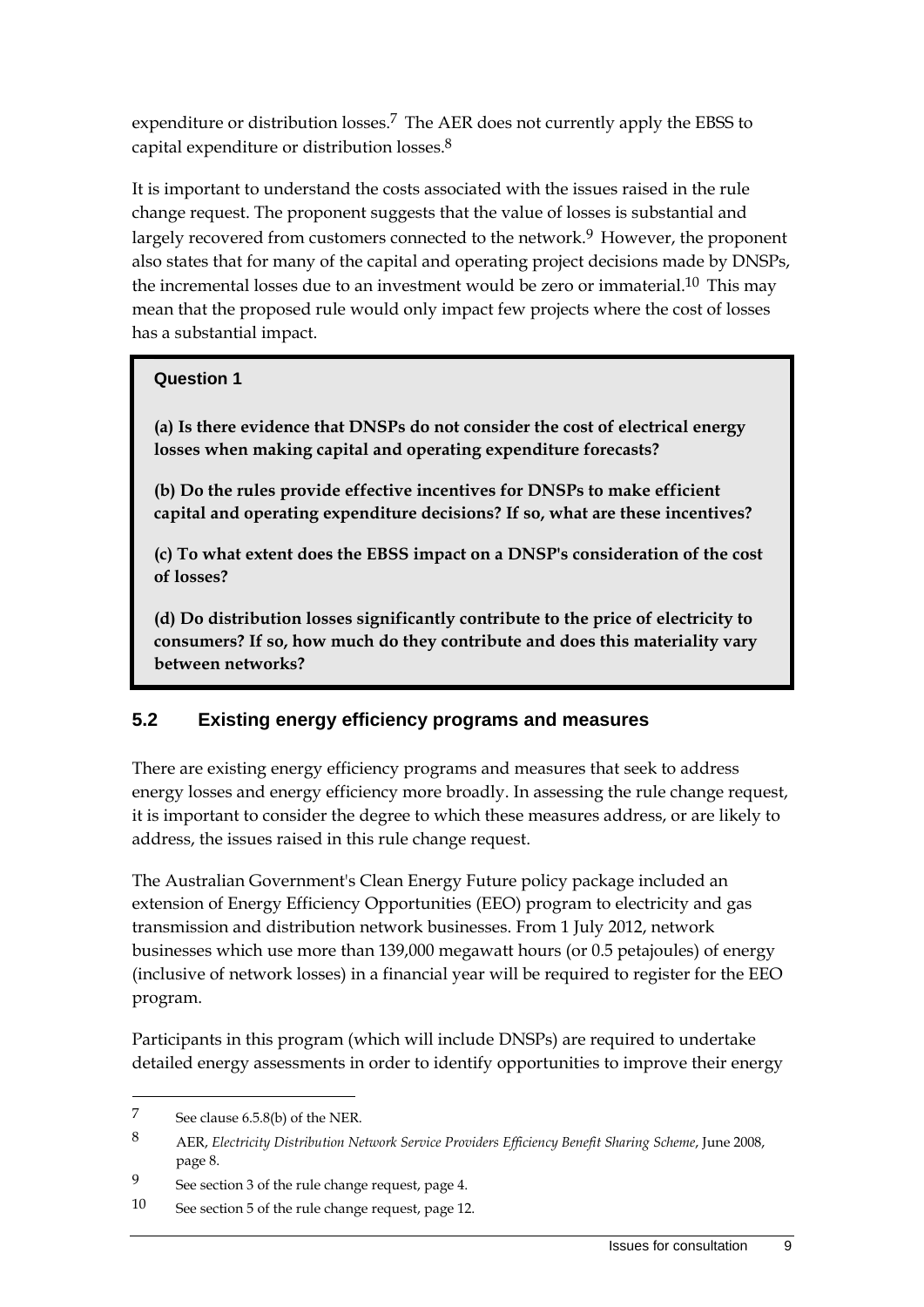use, and to report publicly on the outcomes.<sup>11</sup> The extension of this program may also include consideration of a direct financial incentive or benefit transfer scheme which would reward businesses for reductions in network losses.12 The details of proposed changes to the EEO program in respect of energy network businesses are expected to be released in late May 2012 in anticipation of the obligations commencing on 1 July 2012.

The Minimum Energy Performance Standards (MEPS) program is a joint initiative between the Australian, State, Territory and New Zealand Governments. This program sets minimum energy performance standards for certain products, which are enforced by state government legislation and regulations applicable to the relevant Australian or Australia/New Zealand Standards.13

Since 1 October 2004, distribution transformers have been subject to MEPS requirements.14 These requirements are likely to impact on losses as transformers are the second largest loss-making component in distribution networks.<sup>15</sup> Negotiations are underway on phase two of the MEPS to increase mandatory efficiency performance standards for distribution transformers. The effect of these new standards would be a reduction in the long term losses from distribution transformers.<sup>16</sup>In assessing this rule change request, it will be important to consider the impact of this program on the issues raised in the rule change request.

### **Question 2**

1

**(a) How might the extension of the EEO program to distribution networks address the concerns raised in the rule change request by CDC?** 

**(b) To what extent do the requirements on distribution transformers under the MEPS program encourage DNSPs to minimise distribution losses?** 

**(c) Do the requirements on distribution transformers under the MEPS program influence the broader network equipment decisions of DNSPs?** 

<sup>11</sup> Further information on this program is available from www.ret.gov.au.

<sup>12</sup> Department of Resources, Energy and Tourism, *Options Paper on Extension of the EEO Program to Energy Transmission and Distribution Networks*, 21 February 2012.

<sup>13</sup> See http://www.energyrating.gov.au/.

<sup>14</sup> Specifically, all single and three phase, dry and oil immersed transformers with a power rating between 10kVA and 2500kVA that are designed for 11kV and 22kV distribution networks.

<sup>15</sup> The largest contributor being the losses that occur in the transport of electrical energy through distribution lines.

<sup>16</sup> Australian Government, *Consultation Regulatory Impact Statement: Review of Minimum Energy Performance Standards for Distribution Transformers*, May 2011.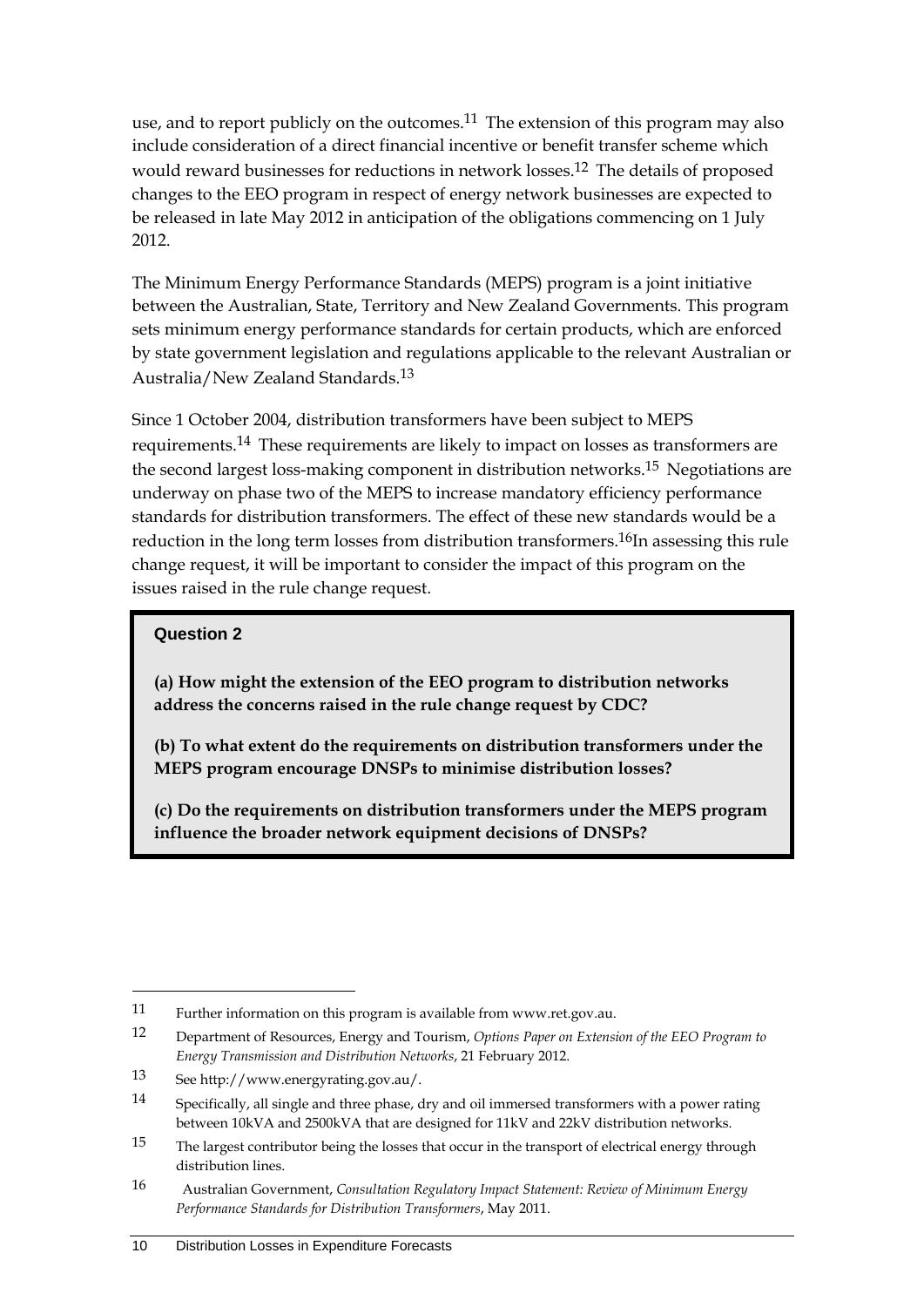### **5.3 Ways to address the issues raised in the rule change request**

There are several ways to provide incentives to influence the behaviour of regulated businesses, including direct economic incentives and regulatory instruments. The proposed rule seeks to impose a requirement on DNSPs to value the cost of losses for each investment input.

In the rule change request, CDC notes an alternative option in which DNSPs would be responsible for the purchase of losses on their networks.17 CDC states that it has not suggested this option as a proposed rule as it claims it would represent a significant change to the existing market framework and the risk profile of network businesses. The proponent further notes that a direct regulatory incentive is problematic in determining the value of a loss incentive due to the time lag in meter reading.<sup>18</sup>

However, incentive schemes are used in other energy markets. For example, Great Britain's energy regulator (Ofgem) includes a losses incentive mechanism as part of its electricity distribution price control.19 Under this mechanism, distribution businesses are rewarded or penalised based on their performance against an allowed loss percentage.

As part of its assessment, the Commission will consider the ability of the proposed rule to address the issues raised in the rule change request. The proposed rule would add an additional requirement to the expenditure forecast process. These forecasts include a total figure for the regulatory period and an annual figure for each regulatory year in that period. Once these expenditure allowances are approved by the AER, it is possible that a DNSP's actual expenditure will differ from its forecast expenditure. Therefore, it will be important to consider impact of the proposed rule on the actual operating and capital expenditure of DNSPs where the cost of losses is material.

The rule change request does not seek to change the treatment of transmission network losses. The proponent suggests that the value of transmission losses is less substantial as they are generally in the range of one to three per cent of electricity transported through the network.<sup>20</sup> CDC also notes that there is an existing mechanism in transmission that requires consideration of the cost of losses for investments subject to the RIT-T $21$ 

<sup>17</sup> See section 3.1 of the rule change request, page 4.

<sup>18</sup> See section 3.2.2 of the rule change request, page 8.

<sup>19</sup> See www.ofgem.gov.uk.

<sup>20</sup> See section 3 of the rule change request, page 4.

<sup>21</sup> The rules require that investments over \$5 million be subject to a RIT-T unless otherwise exempted under 5.6.5C(a) of the NER.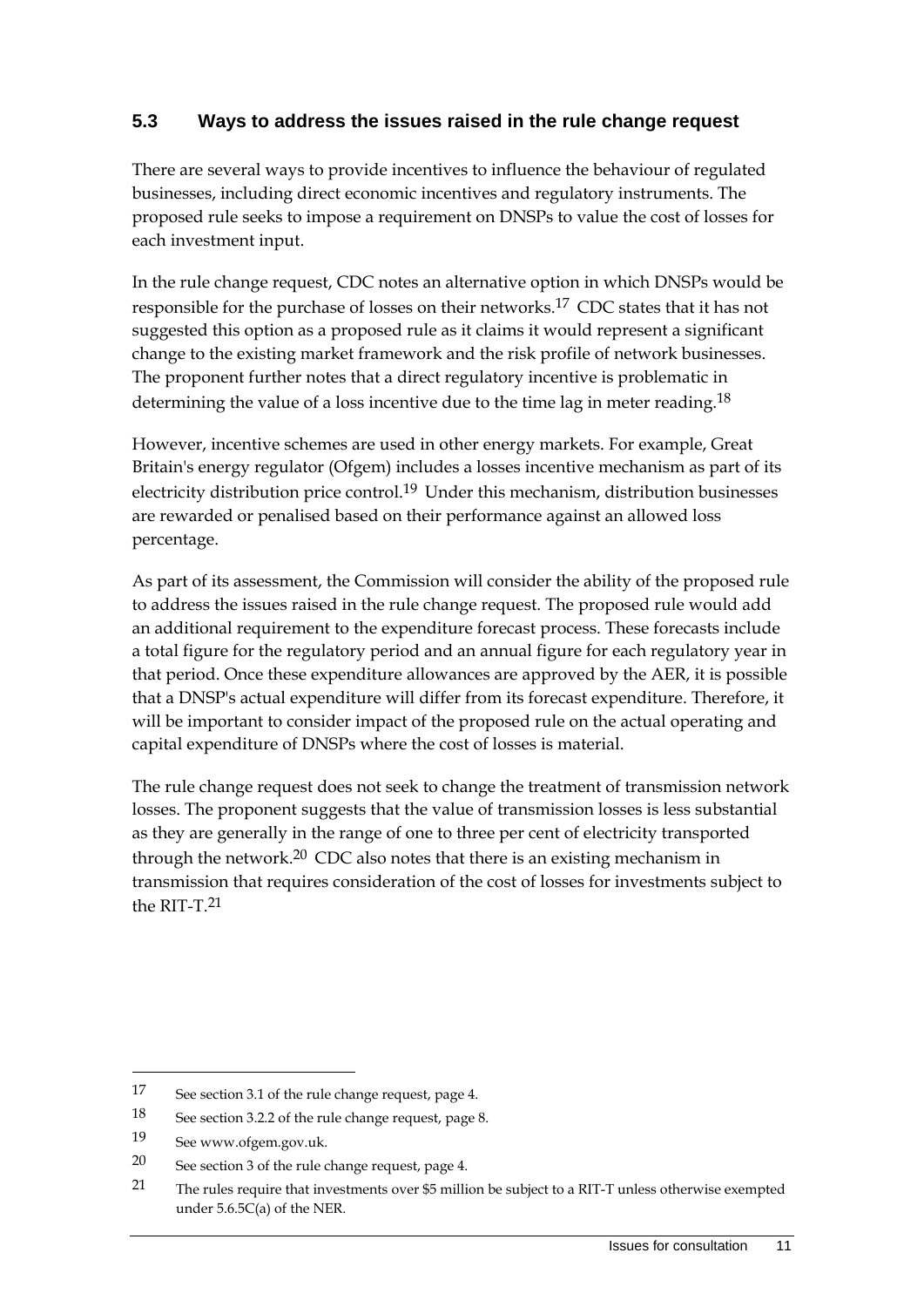#### **Question 3**

**(a) Will the proposed rule result in DNSPs considering the cost of network losses in preparing their capital and operating expenditure forecasts?** 

**(b) Are there any alternatives to the proposed rule that may better address the issues raised in the rule change request?** 

**(c) Should a similar requirement to the proposed rule be considered for transmission networks?** 

### **5.4 Costs and benefits of the proposed rule**

As outlined in chapter four, the Commission's assessment of this rule change request must satisfy the rule making test which considers whether the proposed rule will, or is likely to, contribute to the achievement of the NEO. In doing so, consideration is given to the likely costs and benefits of the proposed rule.

The rule change request includes a qualitative assessment of the impact of the proposed rule. CDC suggests that there would be no additional administrative costs for DNSPs where the cost of losses is immaterial. Where the cost of losses is material, the proponent does not believe that the inclusion of these calculations would impose material additional administrative costs on DNSPs. The proponent further suggests that there would be no additional administrative burden or cost to the AER in assessing a DNSP's compliance with the proposed rule.

In terms of the impact of the proposed rule on the expenditure of DNSPs, CDC notes that the proposed rule would increase a DNSP's operating and capital costs for projects where the cost of losses is considered material. Since these costs form part of a DNSP's revenue determination, this could increase a DNSP's revenue requirements (which is ultimately recovered from consumers).

However, the proponent suggests that in the long-term the proposed rule will reduce the cost of electricity supply (due to improvements in the efficiency of networks) which is likely to result in long-term reductions in the price of electricity to consumers.

#### **Question 4**

**(a) What are the likely implementation and ongoing costs associated with the proposed rule for DNSPs and the AER?** 

**(b) Is the proposed rule likely to result in more efficient expenditure which could lead to lower electricity prices for consumers over the long term?**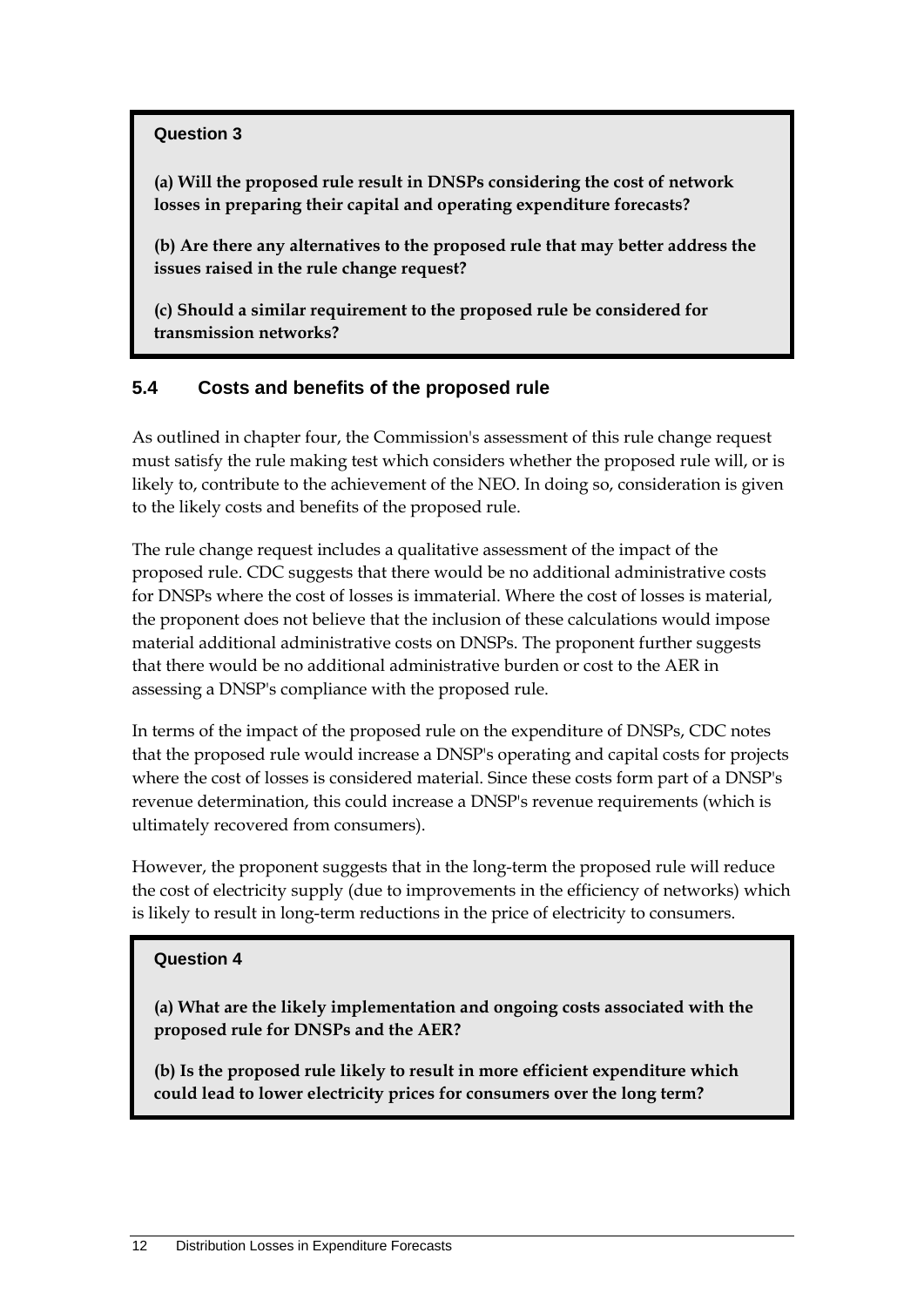### **5.5 Relationship of this rule change request to other rule change requests**

The AEMC is currently considering two other rule change requests that relate to the economic regulation of distribution networks. In making a determination, the Commission will consider the interaction, where relevant, between this rule change request and these rule change requests.

The Distribution Network Planning and Expansion Framework rule change seeks to implement a national framework for electricity distribution network planning and expansion. The proposed national framework includes a Regulatory Investment Test for Distribution (RIT-D) which would replace the current Regulatory Test.

The RIT-D process, if implemented, would provide a framework for DNSPs to consider a range of investment options to address a need on their network. Under the proposed rule, a RIT-D process would be relevant where a distribution system limitation exists and the estimated capital cost of the most expensive option to address the relevant identified need is \$5 million or more.

The proposed RIT-D principles would require DNSPs to consider changes in electrical energy losses (as a class of market benefit) that could be delivered by an investment option to address an identified need. In effect, this means that DNSPs would be required to consider the cost of losses for all investments that meet the RIT-D requirements.

In the rule change request, CDC suggests that the proposed rule would be complimentary to the requirements of the proposed RIT-D as it would require DNSPs to consider the cost of losses on all capital and operating expenditure, including smaller capital investment projects which are below the proposed RIT-D cost threshold of \$5 million.

As part of the proposed Distribution Network Planning and Expansion Framework rule change , the AER will be required to publish RIT-D application guidelines. These guidelines, similar to the RIT-T application guidelines, will provide guidance and worked examples on the classes of market benefits (including electrical energy losses) to assist DNSPs in undertaking a RIT-D process.

CDC provided a submission to the consultation paper for the Distribution Network Planning and Expansion Framework rule change. The issues raised will be addressed in the draft determination for that rule change request. However CDC sees the changes in that submission and this rule change request working together. In its rule change request, CDC suggests that the guidance to be provided by the proposed RIT-D application guidelines, with respect to ascribing a value to the cost of losses, would lead to considerably less diversity in a DNSP's analysis of expenditure forecasts which are the subject of this rule change request.

The Economic Regulation of Network Service Providers rule change is a consolidation of rule change requests from the AER and a group of large energy users. It seeks to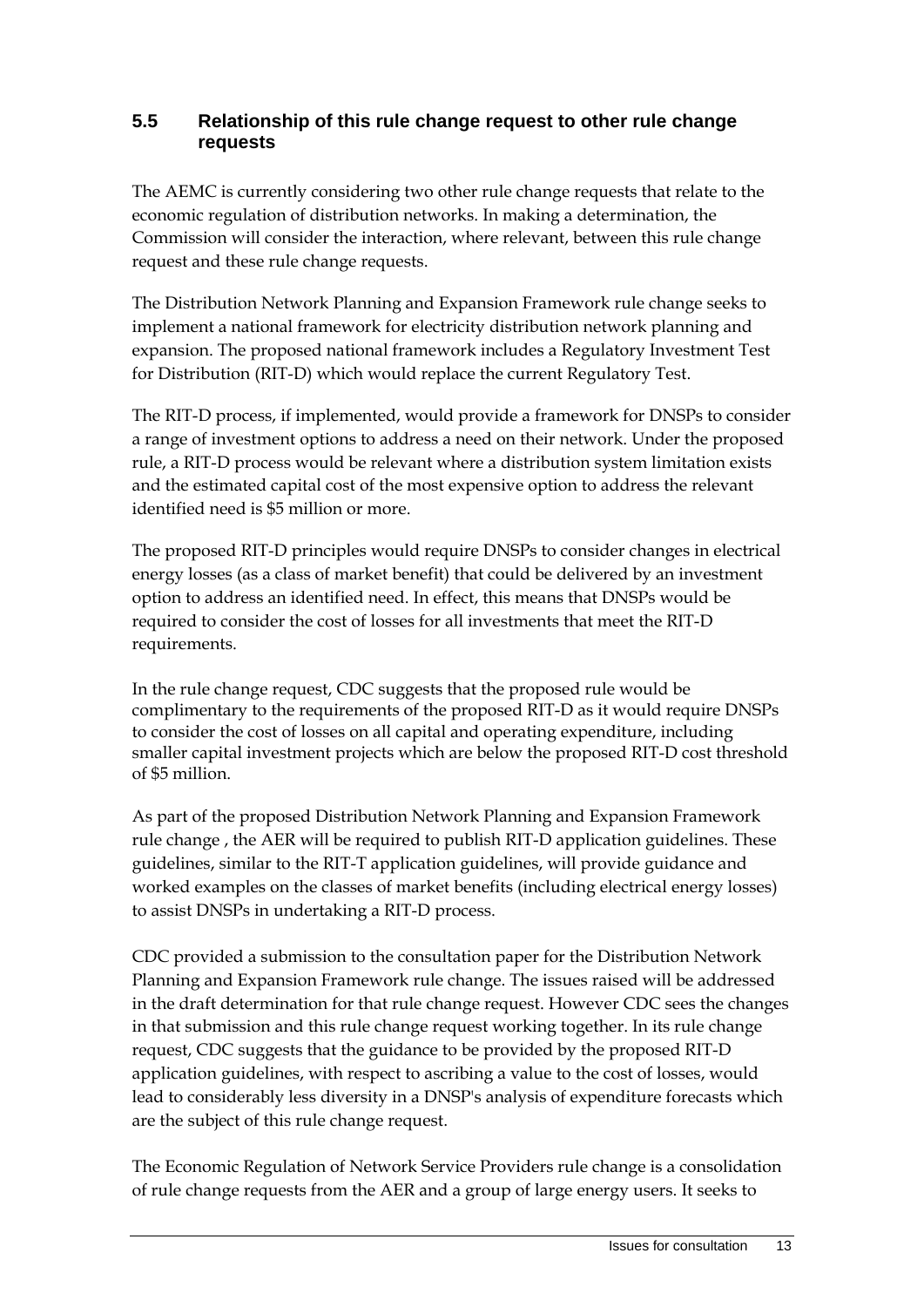change the way regulated revenues are set for electricity and gas network businesses. Any interactions between that rule change request and the rule change request discussed in this consultation paper will be considered as part of this rule change process.

#### **Question 5**

**(a) How material is the cost of losses to the expenditure by DNSPs that would not be captured under the requirements of the proposed RIT-D?** 

**(b) To what extent would the guidance and worked examples proposed to be provided by the AER in the RIT-D application guidelines help determine the value ascribed by DNSPs under this proposed rule if implemented?**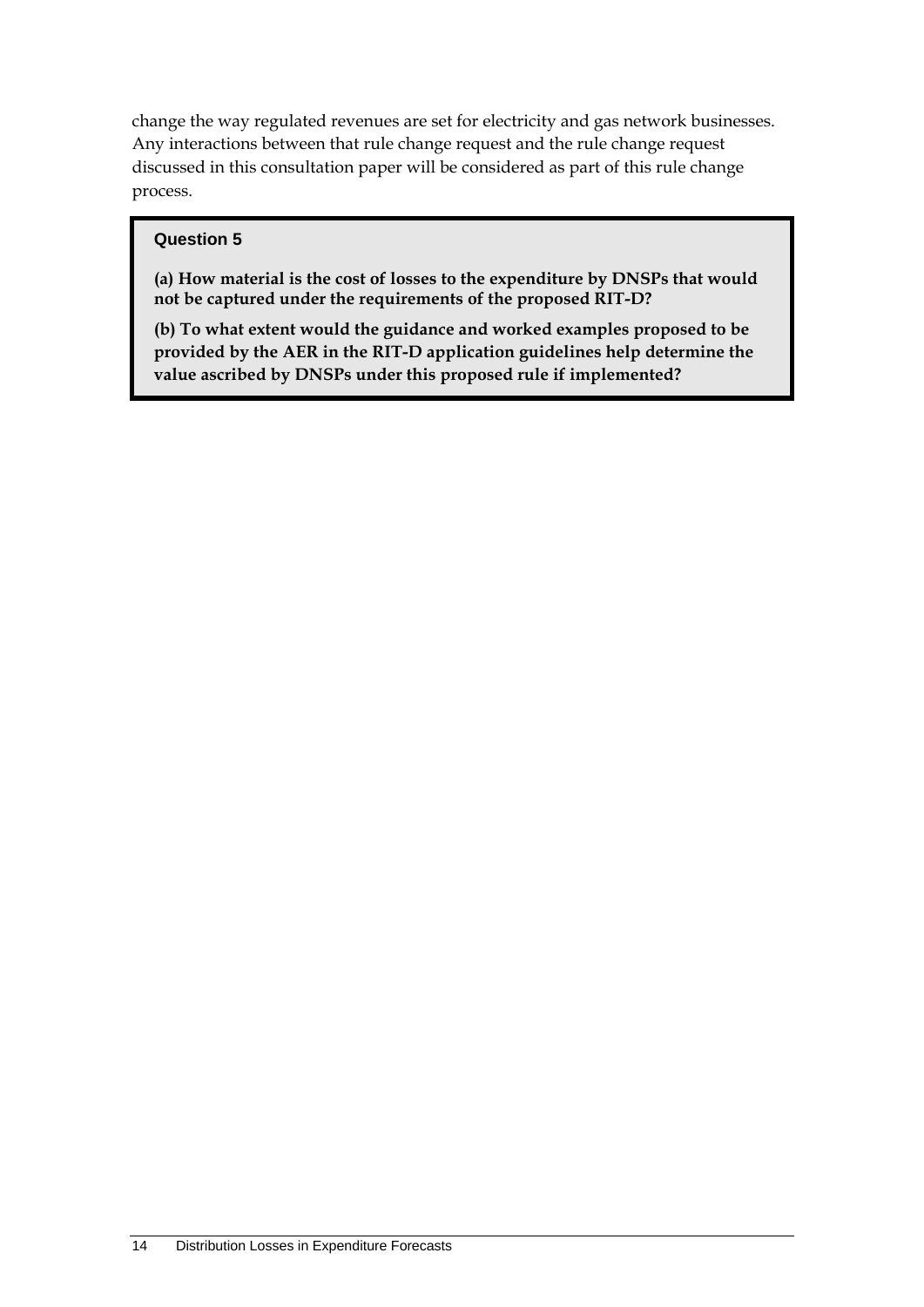## **6 Lodging a submission**

The Commission has published a notice under section 95 of the NEL for this rule change proposal inviting written submission. Submissions are to be lodged online or by mail by 31 May 2012 in accordance with the following requirements.

Where practicable, submissions should be prepared in accordance with the Commission's Guidelines for making written submissions on rule change proposals.22 The Commission publishes all submissions on its website subject to a claim of confidentiality.

All enquiries on this project should be addressed to Caroline Taylor on (02) 8296 7800.

### **6.1 Lodging a submission electronically by mail**

Electronic submissions must be lodged online via the Commission's website, www.aemc.gov.au, using the "lodge a submission" function and selecting the project reference code "ERC0142". The submission must be on letterhead (if submitted on behalf of an organisation), signed and dated.

Upon receipt of the electronic submission, the Commission will issue a confirmation email. If this confirmation email is not received within three business days, it is the submitter's responsibility to ensure the submission has been delivered successfully.

### **6.2 Lodging a submission by mail**

The submission must be on letterhead (if submitted on behalf of an organisation), signed and dated. The submission should be sent by mail to:

Australian Energy Market Commission PO Box A2449 Sydney South NSW 1235

Or by fax to (02) 8296 7899.

1

The envelope must be clearly marked with the project reference code "ERC0142".

Except in circumstances where the submission has been received electronically, upon receipt of the hard copy submission the Commission will issue a confirmation letter.

If this confirmation letter is not received within three business days, it is the submitter's responsibility to ensure successful delivery of the submission has occurred.

<sup>22</sup> These guidelines are available on the Commission's website at www.aemc.gov.au.